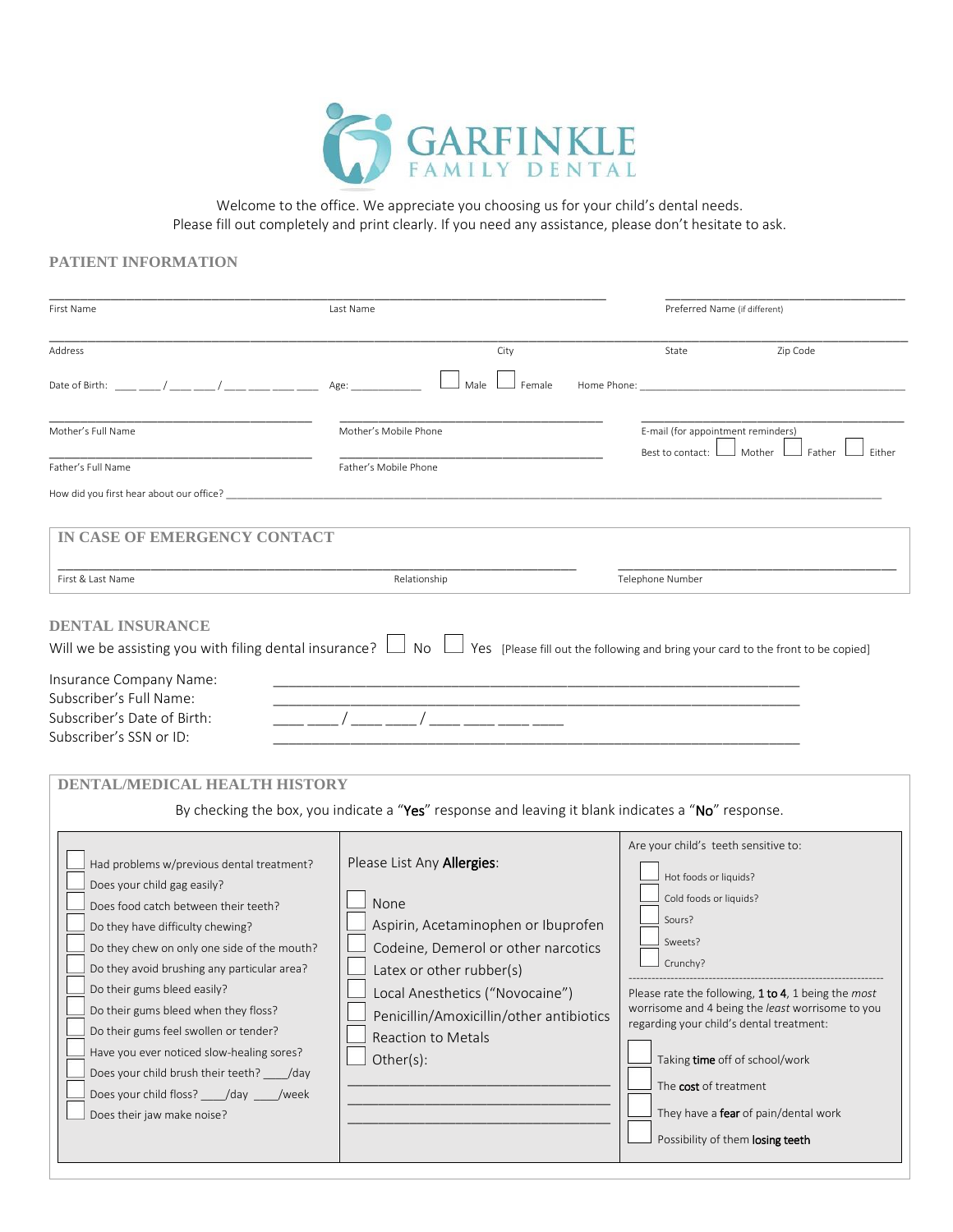

| DENTAL/MEDICAL HEALTH HISTORYCONT.                                                                                                                                                                                                                 |                                                                                                                                                                                                                                                                                                                      |                                                                                                                                                                                                                                                  |  |  |  |
|----------------------------------------------------------------------------------------------------------------------------------------------------------------------------------------------------------------------------------------------------|----------------------------------------------------------------------------------------------------------------------------------------------------------------------------------------------------------------------------------------------------------------------------------------------------------------------|--------------------------------------------------------------------------------------------------------------------------------------------------------------------------------------------------------------------------------------------------|--|--|--|
| Does your child have, or have ever had any of the following?                                                                                                                                                                                       |                                                                                                                                                                                                                                                                                                                      |                                                                                                                                                                                                                                                  |  |  |  |
| By checking the box, you indicate a "Yes" response and leaving it blank indicates a "No" response.                                                                                                                                                 |                                                                                                                                                                                                                                                                                                                      |                                                                                                                                                                                                                                                  |  |  |  |
| Anemia<br>Arthritis<br><b>Artificial Joints</b><br>Asthma<br><b>Blood Disease</b><br><b>Bone/Joint Problems</b><br>Cancer<br><b>Diabetes</b><br><b>Dizziness</b><br>Easily Bruise<br>Epilepsy<br><b>Excessive Bleeding</b><br>Fainting<br>Glaucoma | Head Injury<br>Headaches (Frequent/Severe)<br><b>Heart Disease</b><br><b>Heart Murmur</b><br>Hepatitis (A, B or C)<br>High Blood Pressure<br>HIV (Human Immunodeficiency Virus)<br>HPV (Human Papillomavirus)<br>Jaundice<br>Kidney Disease<br>Liver Disease<br>Mental Disorder(s)<br>Nervous Disorders<br>Pacemaker | <b>Radiation Treatment</b><br><b>Respiratory Problems</b><br><b>Rheumatic Fever</b><br>Rheumatism<br>Seizures<br>Sinus Problems<br><b>Stomach Problems</b><br>Stroke<br>Thyroid Problems<br>Tuberculosis<br>Tumors<br>Ulcers<br>Venereal Disease |  |  |  |
| Premedication required by a physician                                                                                                                                                                                                              | GIRLS: Are you taking any form on contraceptive                                                                                                                                                                                                                                                                      |                                                                                                                                                                                                                                                  |  |  |  |
| Please List Any Current Medications:                                                                                                                                                                                                               | None                                                                                                                                                                                                                                                                                                                 |                                                                                                                                                                                                                                                  |  |  |  |
| If your child currently under the ongoing care of a physician (for more than routine checkups)? $\lfloor$<br>$\Box$ No<br>Yes<br>If you chose Yes, please provide their name and phone number:                                                     |                                                                                                                                                                                                                                                                                                                      |                                                                                                                                                                                                                                                  |  |  |  |
|                                                                                                                                                                                                                                                    |                                                                                                                                                                                                                                                                                                                      |                                                                                                                                                                                                                                                  |  |  |  |

Please note they will be asked each visit if there has been any changes or additions to this medical history, and it is imperative you let us know if anything changes so we can continue to provide them the most comprehensive dental care.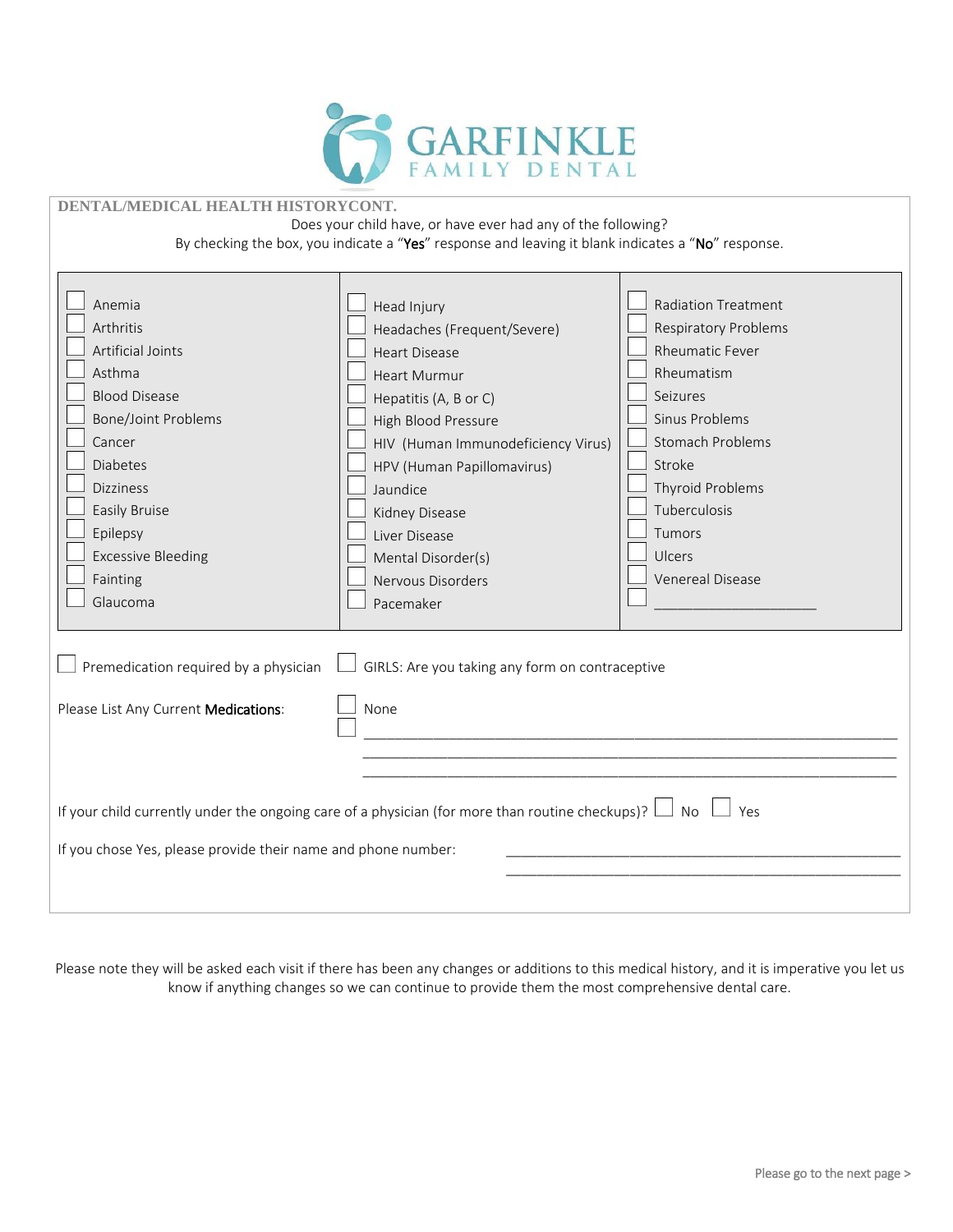

Dear Newest Member of the Garfinkle Dental Family,

Thank you for selecting us as your child's dental health care provider, we are very happy to have them as a new patient! At Garfinkle Family Dental, we take a lot of pride in meeting and exceeding our patients' needs. This keeps us very busy, so we do require each new patient/guardian read and understand the following office policies. If you have any questions/concerns, please do not hesitate to ask our Office Manager.

As a condition of your treatment by this office, financial arrangements must be made in advance and the required payment is due the date the services are started. The practice depends upon reimbursement from the patient for the costs incurred in their care and the financial responsibility on the part of each patient must be determined before treatment is provided. For your convenience, we accept cash, check, Visa, MasterCard, Discover, American Express and Care Credit Healthcare Financing. Any returned checks will have an additional \$25.00 fee.

As a courtesy for our patients who carry dental insurance, we will verify your eligibility and file claims on your behalf. This means you will only be responsible for estimated co-payments for your visits and we will bill and accept payment from your insurance company. We need you to understand that due to insurance guidelines, it is impossible for us to estimate your dental coverage at 100% accuracy until we become more familiar with your policy. Any treatment estimate we provided is exactly that, an estimate. Although we surely do our best to be as precise as possible, any balance that remains after your insurance does or does not pay is ultimately your responsibility. Any balance remaining must be paid in full within 45 days. Balances older than 90 days are subject to additional collections fees. We understand financial difficulties may affect timely payment of your balance, so we encourage you to communicate such problems to us so that we can assist you in the management of your account.

This office utilizes both text and email in addition to reminder and confirmation phone calls. If you provide us with either a cell phone number or email and signing below, you are granting us permission to contact you via these methods for appointment reminders/confirmations. We do not share, sell or distribute any of your information without your prior knowledge and/or consent. (See our Privacy Practices for details on how we protect your information).

Check this box if you DO NOT want to receive appointment reminder emails.

Check this box if you **DO NOT** want to receive appointment reminder **text messages**.

\_\_\_\_\_\_\_\_\_\_\_\_\_\_\_\_\_\_\_\_\_\_\_\_\_\_\_\_\_\_\_\_\_\_\_\_\_\_\_\_\_\_\_\_\_\_\_\_\_\_\_\_\_\_\_\_\_\_\_\_\_\_\_\_\_\_\_\_\_\_\_\_\_\_\_\_\_\_\_\_

Again, because we want to best serve our patients, we adhere to a strict policy regarding no-show and failed appointments. We consider an appointment "*failed*" if enough notice is not given so we can fill the appointment time with another patient in need. That being said, *we require at least two business days' notice* to change or cancel a scheduled appointment. Each and every team member takes time to prepare for each and every appointment. We're sure you understand that when you fail an appointment that has been set aside specifically for you, it not only hurts the office but other patients who could have been seen at that time. We reserve the right to charge a \$50.00 failed appointment fee for these instances.

\_\_\_\_\_\_\_\_\_\_\_\_\_\_\_\_\_\_\_\_\_\_\_\_\_\_\_\_\_\_\_\_\_\_\_\_\_\_\_\_\_\_\_\_\_\_\_\_\_\_\_\_\_\_\_\_\_\_\_\_\_\_\_\_\_\_\_\_\_\_\_\_\_\_\_\_\_\_\_\_ \_\_\_\_\_\_\_\_\_\_\_\_\_\_\_\_\_\_\_

## I have read the above policies, conditions of treatment and payment guidelines and agree to abide by them:

Print Name of Patient Date of Patient Date of Patient Date of Patient Date of Patient Date of Patient Date of Patient Date of Patient Date of Patient Date of Patient Date of Patient Date of Patient Date of Patient Date of